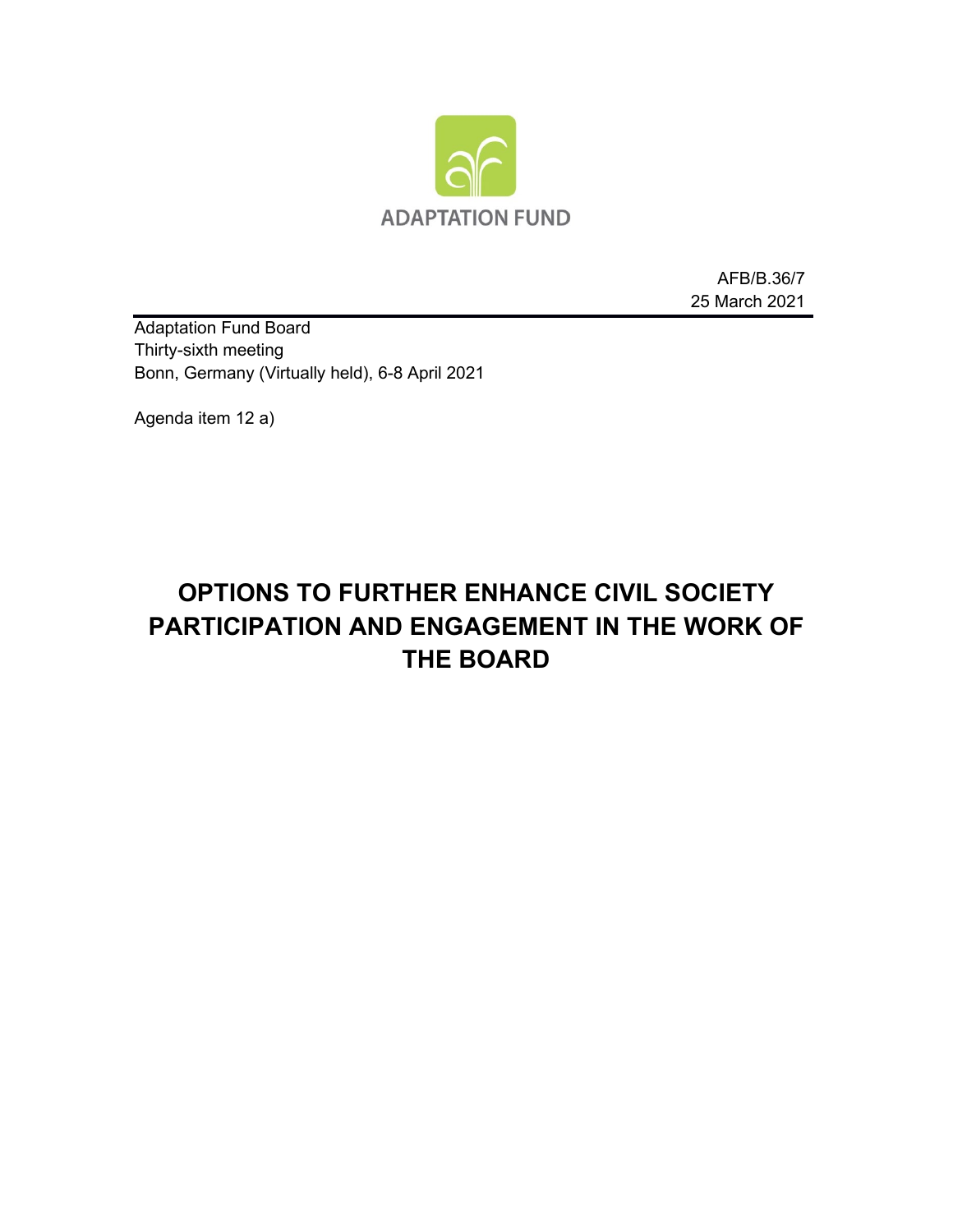## **Background**

1. The Adaptation Fund (the Fund) has recognized the importance of its engagement with civil society as well as contributions of civil society to the Fund's work. While several aspects of the Fund's engagement with civil society have been considered best practice, the Board acknowledged, at its thirty-third meeting, the importance of further enhancing the participation of civil society in the work of the Board.

- 2. The Board, at its thirty-third meeting, also decided to request the secretariat:
	- a) *To explore, in consultation with civil society and drawing lessons from other climate funds, options to further enhance civil society participation and engagement in the work of the Board; and*
	- b) *To prepare a document and submit it to the Board for consideration at the thirty-fourth meeting.*

## *(Decision B.33/54)*

3. Pursuant to Decision B.33/54, the secretariat presented document AFB/B.34/11 to the Board at its thirty-fourth meeting, which contains potential options for the Board to enhance civil society participation and engagement in the work of the Board considering the current practices of the Board, the practices of other climate funds, the observations and recommendations that had been received from the Adaptation Fund NGO Network and their financial, operational and legal implications of the potential options.

4. The Board had a limited time to discuss the information presented in document AFB/B.34/11 and decided:

- a) To provide the secretariat with comments on the options provided in document *AFB/B.34/11 during the intersessional period between its thirty-fourth and thirty-fifth meetings; and*
- *b) To request the secretariat to present a document which compiles comments and input received from the Board to the thirty-fifth meeting of the Board for consideration.*

#### *(Decision B.34/51)*

5. Pursuant to Decision B.34/51, the secretariat prepared and circulated a survey on the subject matter to the Board during its intersessional period between thirty-fourth and thirty-fifth meetings. This document is a compilation of responses and comments collected by the survey.

6. Due to the COVID-19 pandemic, this agenda item was not taken up at the first and second sessions of the thirty-fifth meetings of the Board, and is presented at the thirty-sixth meeting instead.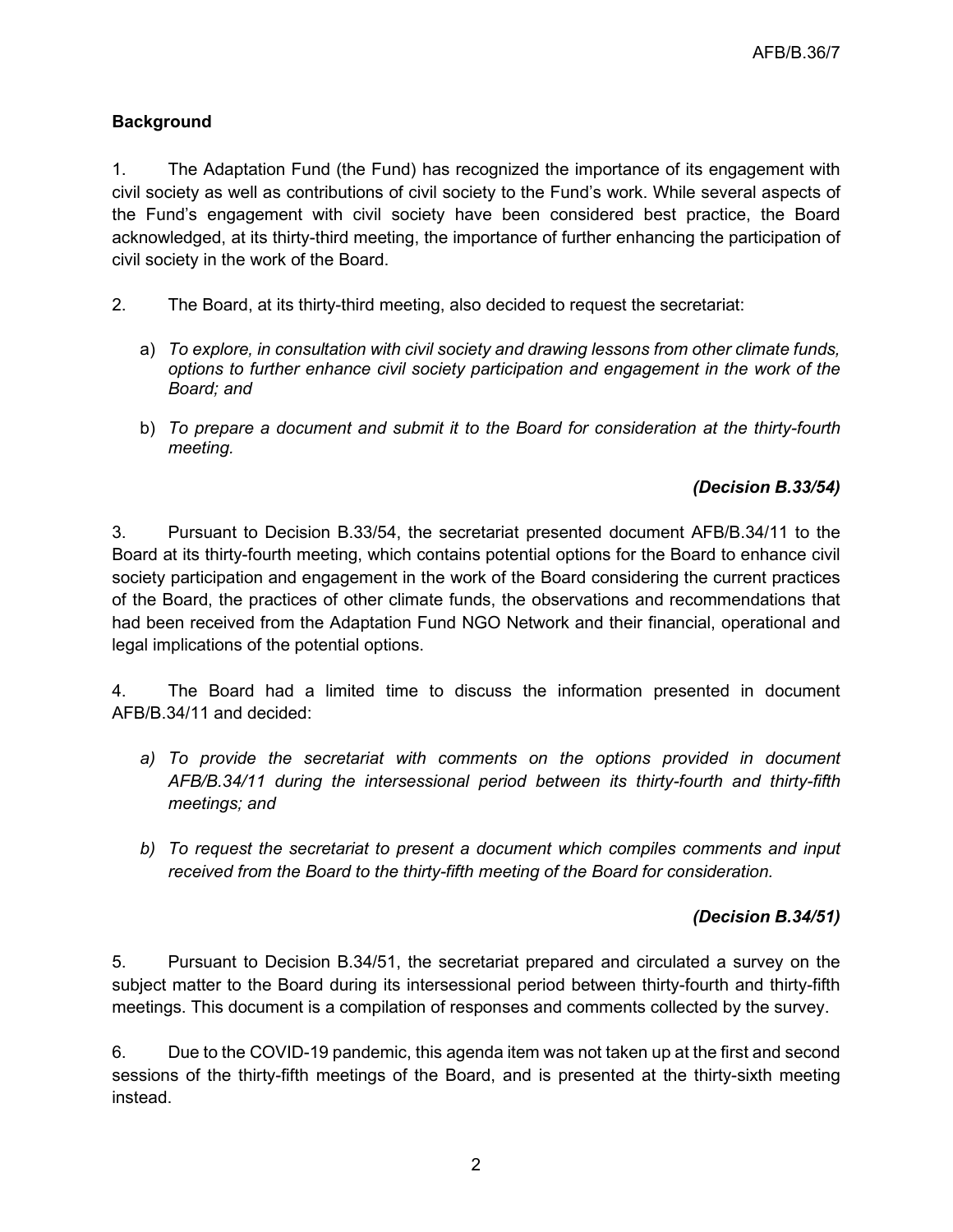# **Modality and results of the survey**

7. The survey comprises closed questions with optional answers "Yes", "No" or "Neither" with an option to provide comments in each section. The survey was circulated to the Board members and alternates by e-mail for a period from 27 January to 17 February 2020 with a disclaimer that responses would be handled anonymously and would not be connected to their presenters, and that they would not prejudge later Board discussion and decision-making on these matters.

8. Out of 29 Board members and alternates with active terms at the time of the survey, 11 responded. Due to the relatively small number of responses received, the aggregate results may not necessarily represent overall Board opinions.

9. Results of the survey are contained in Annex of this document.

# **Observations of the secretariat**

10. Certain survey questions received majority support or majority opposition from the respondents. The secretariat classified the survey questions into three categories according to the number of votes: a) questions that received majority support, b) questions that received majority opposition, and c) questions that received divided opinions. With the understanding that the survey results will not prejudge later Board discussion and decision-making on these matters, the classification of the survey questions may help the Board by giving some structure to the discussions. In addition, the secretariat provided comments to some of the questioned items, which may be useful as discussion points for the Board. They are key implications that the secretariat drew from its financial, legal and operational analysis presented in AFB/B.34/11 and are contained in the survey document.

a) Questions that received majority support

11. In this category, the listed questions received majority support from the respondents. The Board may want to consider whether the results below represent the views of the Board. From the practical point of view, some of the items such as 1, 2, 3, 7 and 8 are either being implemented in some areas or implementable with the currently available resources of the Board and secretariat if chosen by the Board.

| Survey item (Survey number, number of votes)                | Secretariat comments             |
|-------------------------------------------------------------|----------------------------------|
| Enhancement of the dedicated section related to the         | Implementable with the currently |
| Adaptation Fund NGO Network on the Fund's website           | available resources.             |
| $(1.1 \rightarrow YES: 10)$                                 |                                  |
| 2   Civil society's more active contribution to the process | Has been implemented in some     |
| of reviewing the existing emerging policies and             | areas.                           |
| procedures of the Board $(1.3 \rightarrow YES: 11, No: 1)$  |                                  |
| 3   Provision of capacity building for members of the       | Implementable with the currently |
| Adaptation Fund NGO Network through webinars (1.5           | available resources, in          |
| $\rightarrow$ YES: 9, No: 1, Neither: 1)                    | particular, if inviting          |
|                                                             | representatives to webinars      |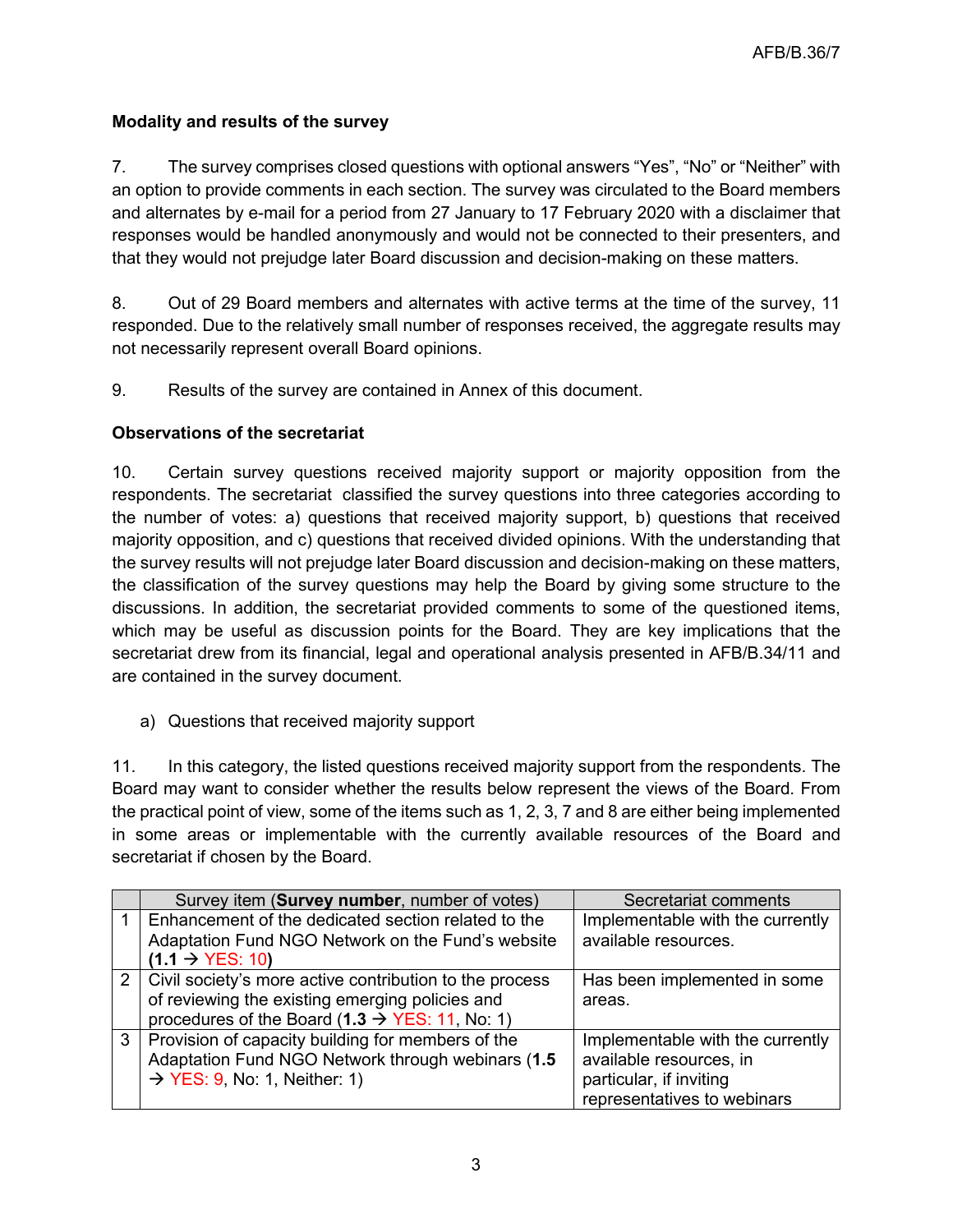|                |                                                                                                                                                                                                                                                                            | already programmed in the<br>workplan.                                                                                                                                           |
|----------------|----------------------------------------------------------------------------------------------------------------------------------------------------------------------------------------------------------------------------------------------------------------------------|----------------------------------------------------------------------------------------------------------------------------------------------------------------------------------|
| 4              | Earlier publication of the secretariat reviews of the<br>submitted project proposals and concepts (PPRC<br>documents) (2.1 $\rightarrow$ YES: 10, No: 1)                                                                                                                   | Revisions to project review cycle<br>would be required.                                                                                                                          |
| 5              | Revising review cycle to enable earlier publication of<br>reviews $(2.2 \rightarrow YES: 7, No: 2, Neither: 2)$                                                                                                                                                            |                                                                                                                                                                                  |
| 6              | Human resources of the secretariat are increased to<br>enhance its operational capacity, including earlier<br>preparation of the Board meeting documents even if<br>this implies the higher level of the administrative<br>budgets. $(2.5 \rightarrow YES: 9,$ Neither: 2) | Increase in human resources<br>has been proposed as part of<br>FY22 budget.                                                                                                      |
| $\overline{7}$ | The Board provides more explicit reasons for closure<br>to the observers before closing sessions. (4.1 $\rightarrow$ Yes:<br>8, No: 1, Neither: 2)                                                                                                                         | Implementable.                                                                                                                                                                   |
| 8              | The approved projects are published by country<br>(instead of by project) on the AF website <sup>1</sup> (6.3 $\rightarrow$ Yes:<br>8, No: 2, Neither: 1)                                                                                                                  | Implementable but the benefit is<br>likely to be small unless the<br>country cap is lifted, and more<br>than two projects are approved<br>per country more commonly<br>than now. |

# b) Questions that received majority opposition

12. In this category, the listed questions received majority opposition. The Board may want to consider whether the oppositions represent views of the Board, and if so, decide on whether further discussions on these items are required or not.

|   | Survey item (Survey number, number of votes)                                                                                                                                                                                                                     | Secretariat comments                                                                                                   |
|---|------------------------------------------------------------------------------------------------------------------------------------------------------------------------------------------------------------------------------------------------------------------|------------------------------------------------------------------------------------------------------------------------|
|   | Recording and archiving of the Board meeting videos<br>indefinitely available to the public on the website (3.1<br>$\rightarrow$ Yes: 2, No: 7, Neither: 2)                                                                                                      | Cost implication<br>$\blacksquare$<br>Influences on free and<br>÷,<br>candid exchange of ideas                         |
| 2 | Creation of the Fund's own observer accreditation<br>process and status (5.5 $\rightarrow$ Yes: 1, No: 7, Neither: 3)                                                                                                                                            | Cost implication for due<br>-<br>diligence<br>The established process may<br>-<br>not be as fast as the CSOs<br>hopes. |
| 3 | The Board solicit inputs from the civil society for<br>intersessional agenda items more actively than in the<br>current practice, after considering that this means that<br>decision-making times become longer (7.3 $\rightarrow$ Yes: 2,<br>No: 7, Neither: 2) |                                                                                                                        |

- c) Questions that received divided opinions
- 13. In this category, the listed questions received divided opinions.

<span id="page-3-0"></span><sup>1</sup> [List of approved concrete projects and programmes in the website](https://www.adaptation-fund.org/projects-programmes/proposals-concepts-under-review/)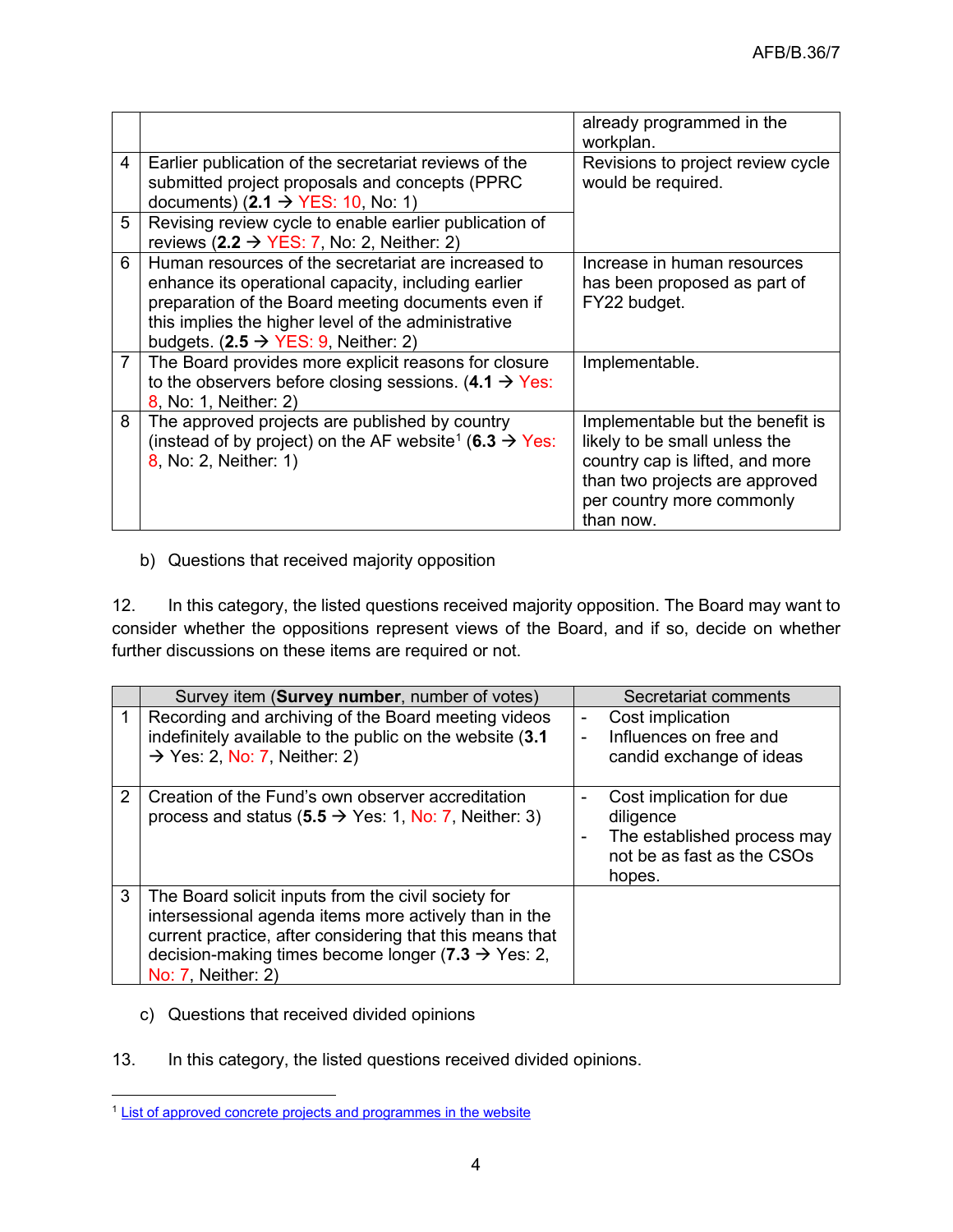|   | Survey item (Survey number, number of votes)                                                                                                                                                                                                                                           | Secretariat comments                                                                                                                           |
|---|----------------------------------------------------------------------------------------------------------------------------------------------------------------------------------------------------------------------------------------------------------------------------------------|------------------------------------------------------------------------------------------------------------------------------------------------|
| 1 | The Board becomes more selective or discretionary in<br>its requests to the secretariat, to limit the number of<br>new policy documents to be developed (2.6 $\rightarrow$ Yes: 6,<br>Neither: 5)                                                                                      |                                                                                                                                                |
| 2 | Creation of seats for representative of civil society<br>observer $(5.1 \rightarrow Y$ es: 3, No: 5, Neither: 3)                                                                                                                                                                       |                                                                                                                                                |
| 3 | The Board may allow civil society observers to attend<br>closed sessions and committee meetings<br>after<br>considering confidentiality of the information to be<br>discussed and any other relevant implication (5.2 $\rightarrow$<br>Yes: 2, No: 3, Neither: 1)                      | Management of confidential<br>information                                                                                                      |
| 4 | Allocation of travel budgets for the active civil society<br>observers to participate in the Board meetings (5.3 $\rightarrow$<br>Yes: 4, No: 4, Neither: 2)                                                                                                                           | The travel cost itself may not be<br>very high but additional human<br>resources may be required to<br>make additional travel<br>arrangements. |
| 5 | The Board requires that a brief summary of project<br>proposal in the respective countries' official languages<br>be included in each project proposal, to be published on<br>the Fund's website (6.1 $\rightarrow$ Yes: 5, No: 4, Neither: 2)                                         | $\overline{a}$<br>Challenges in translation into<br>non-UN languages<br>Accountability for the<br>contents                                     |
| 6 | The Board solicit inputs from the entities' stakeholders<br>related to the review of the accreditation applications<br>themselves, after considering that the (re-)accreditation<br>review contains strictly confidential information (7.1 $\rightarrow$<br>Yes: 5, No: 5, Neither: 1) | Reputational risks for applicant<br>entities that are not successful in<br>accreditation                                                       |

14. Furthermore, there seems to be two options for the Board to move this matter forward: 1) to decide on individual items in agreement as a stand-alone decision, or 2) to develop a policy or guideline which compiles the pertinent matters. It is deemed another discussion point that the Board may want to consider.

# **Recommendation**

15. The Board may wish to consider the information presented in document AFB/B.36/7 and decide on a course of action on this matter.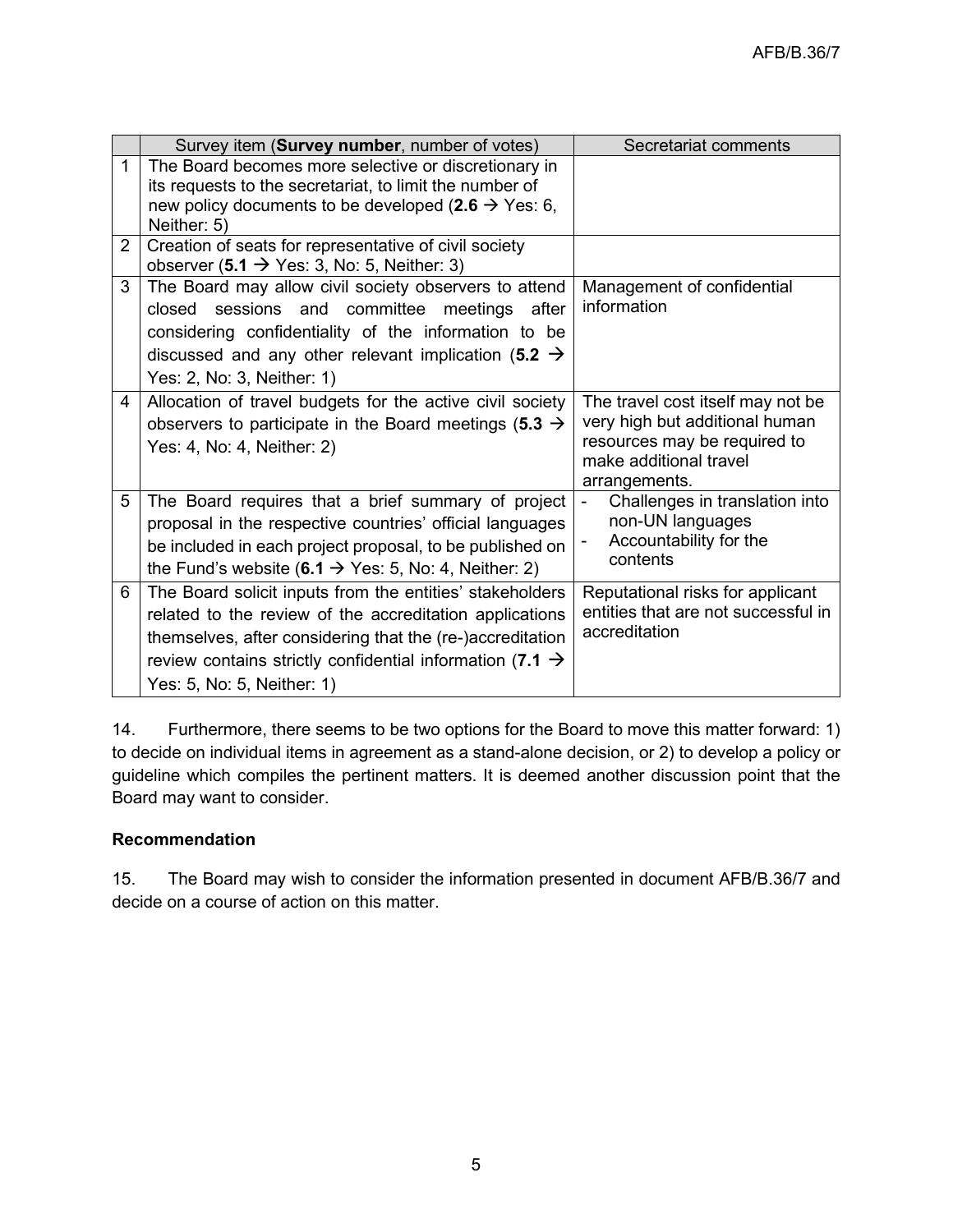# **Annex: Results of the survey on options to further enhance civil society participation and engagement in the work of the Board**

# **1. Enhanced collaboration with the AF NGO Network**

*The Adaptation Fund NGO Network has recommended that the Board enhance collaboration with the NGO Network. The secretariat identified the following areas for consideration.*

a) Creating a dedicated section related to Adaptation Fund NGO Network on the Fund's website to contribute to further enhancement of the Fund's collaboration with civil society currently led by the AF NGO Network: The secretariat's preliminary analysis finds that as long as contents are developed in-house in consultation with the AF NGO Network, financial implication is minimal. A disclaimer had better be included to avoid any misunderstanding and confusion between the two independently operating organizations.

1.1 I support the enhancement of the dedicated section related to the Adaptation Fund NGO Network on the Fund's website.



# 1.2 Any comments for a).

- Please make sure that civil society engagement is not limited to the NGO network per se.
- The AF Secretariat has an important technical role to decide.
- Important to have a clear disclaimer.

b) Allowing civil society's more active contribution to the process of reviewing the existing and emerging policies and procedures of the Board: the Fund has consistently launched call for public comments on the existing and emerging policies and procedure of the Board including the Medium-term strategy and gender policy. Civil society could send comments to the secretariat by e-mails or the inquiry form of the website. The Fund could further enhance this practice.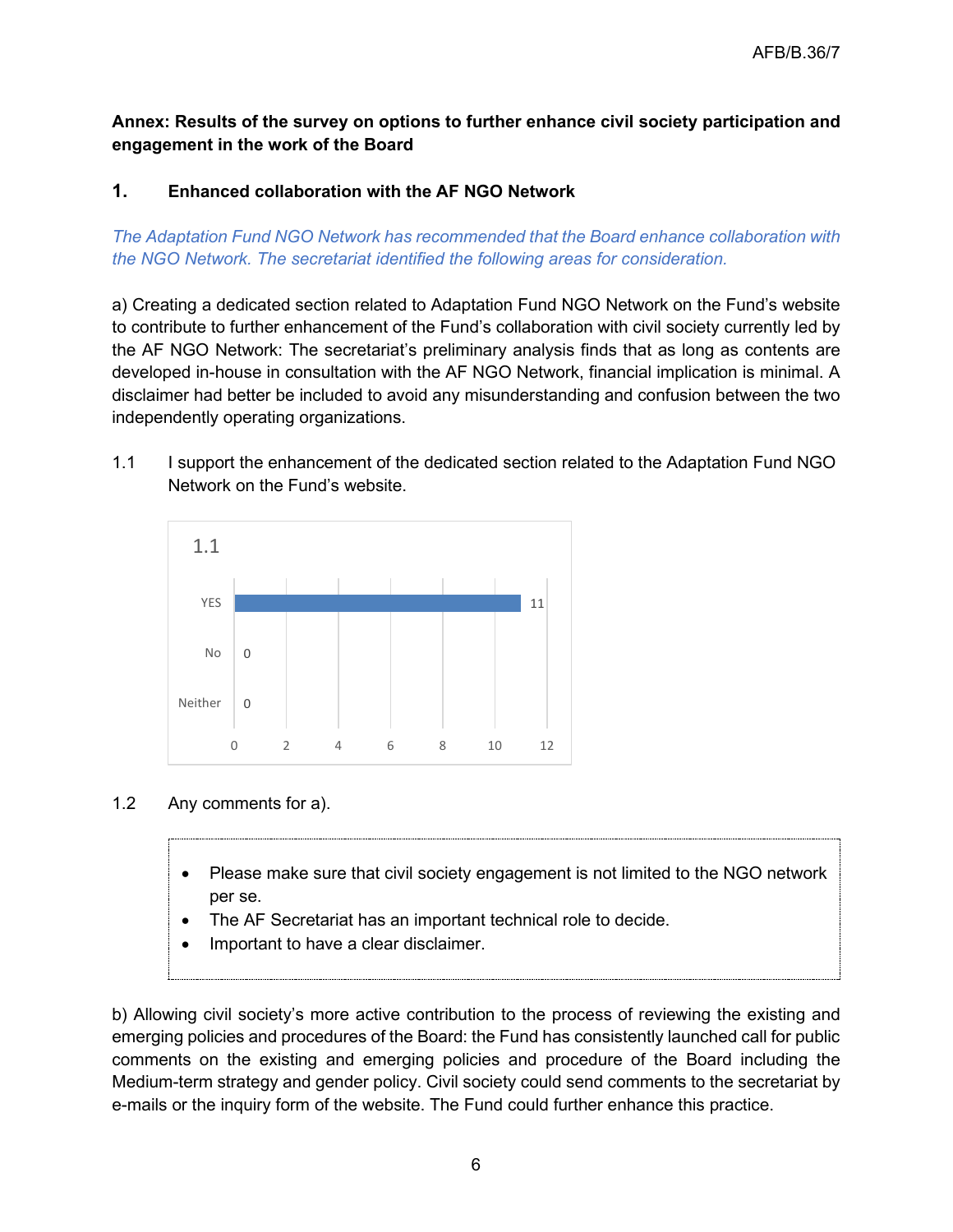1.3 I support the civil society's more active contribution to the process of reviewing the existing emerging policies and procedures of the Board.



1.4 Any comments for b).

• If we want to allow civil society to send comments then those policies should be available several days before the Board meeting (at least 2 weeks). Is this realistic?

c) Provision of capacity building for members of the Adaptation Fund NGO Network through webinars: As it deems necessary and appropriate, the Fund could invite members of the Adaptation Fund NGO Network to webinars which has been organized primarily for the National Implementing Entities. Organization of dedicated webinars for the AF NGO Network could be considered regarding the secretariat's annual work programme. Financial implication could be minimal as long as the contents are developed by the secretariat staff members and the form of the meetings is online.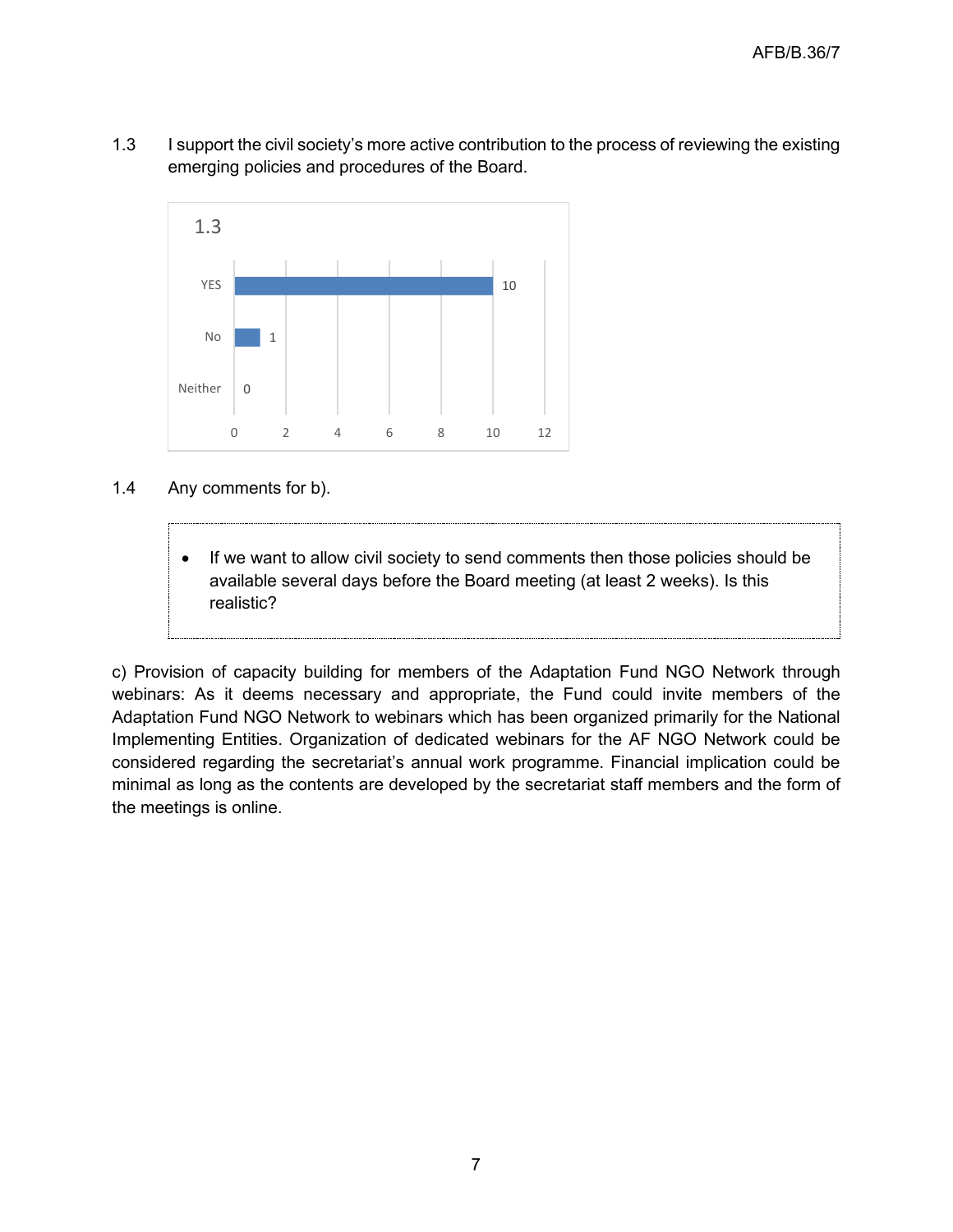1.5 I support the provision of capacity building for members of the Adaptation Fund NGO Network through webinars.



- 1.6 Any comments for c).
	- Rather than dedicated workshop, selected members of civil society organizations could be invited to attend existing webinars
	- They play an practical role in the projects implementation underground.
	- *'As it deems necessary and appropriate':* Defining this element will be the key and finally define the additional effort that will be necessary.
- 1.7 Please share if you can think of any other areas that the Board could potentially enhance its collaboration with the Adaptation Fund NGO Network or civil society in general.
	- Webcasting of AF side-events at COP and similar occasions. Make a public announcement to the NGO network when an event will be webcasted.
	- ... work to propose heath adaptation projects /programs. Note that AF NGO Network should not having monopole for NGOs to attend the AFB.

# **2. Timely publication of documents for Board meetings**

*The Adaptation Fund NGO Network has recommended that the secretariat make Board meeting documents available on the website earlier (at least two weeks before the Board meeting).*

The secretariat posts submitted project proposals and concepts on the Fund's website soon after the submission deadline and they are posted until the Board has made decisions in them. The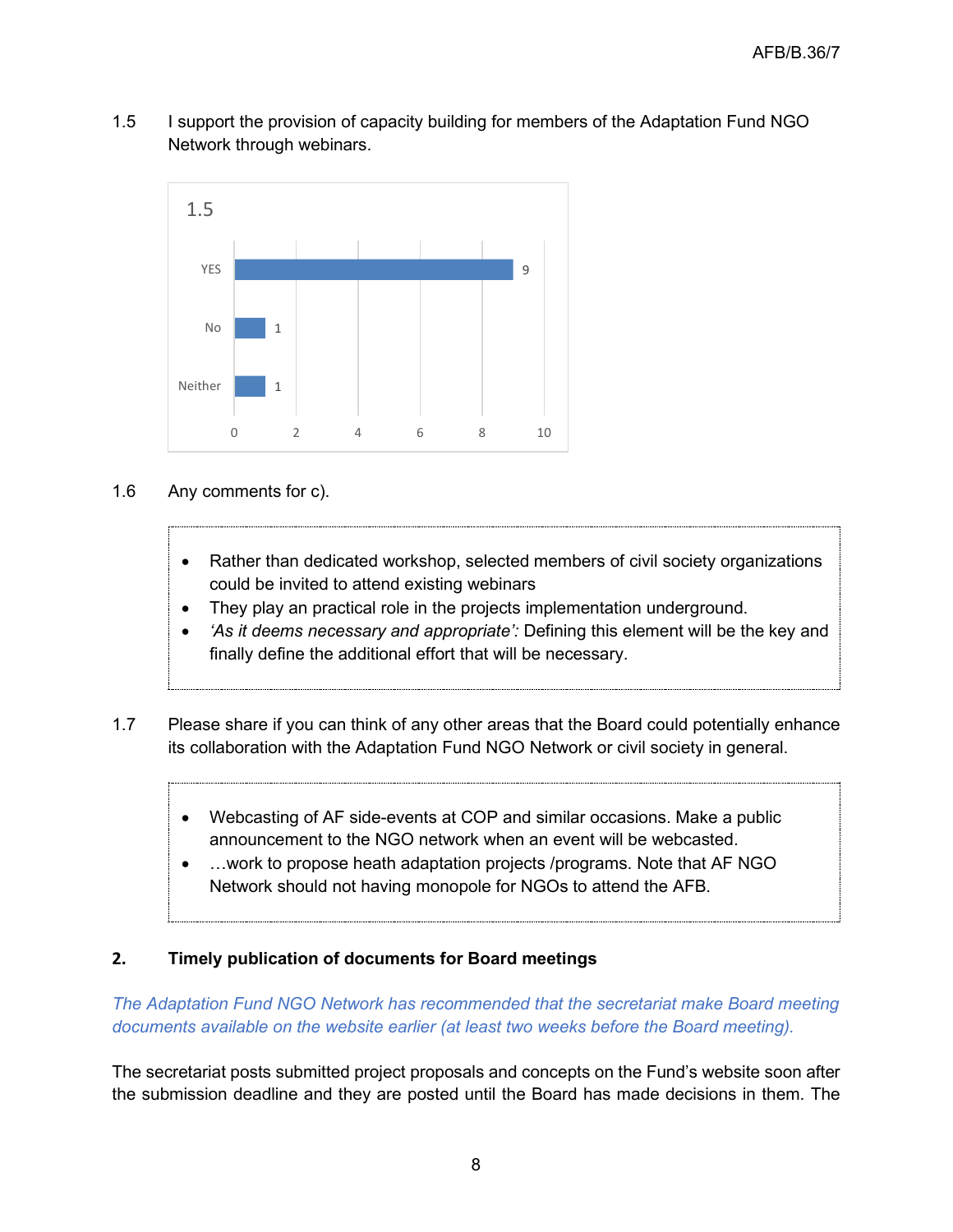timing of publication of the secretariat reviews of proposals is strictly tied to the existing review cycle of nine weeks. To further improve the timeliness of the publication of the secretariat's project reviews, the existing review cycle may be revisited.

2.1 I support the earlier publication of the secretariat reviews of the submitted project proposals and concepts (PPRC documents).



# 2.2 I also support the necessary revisions of the existing review cycle to make it possible.



- 2.3 What revisions of the existing review cycle do you think make the earlier publication of the secretariat reviews possible?
	- Possible options to review the existing cycle should be assessed and evaluated
	- A double-no for the following reason: This will inevitably bring up the question about the level of work that is being outsourced: while the constantly high workload of Secretariat staff has been a recurring issue over the past years, I am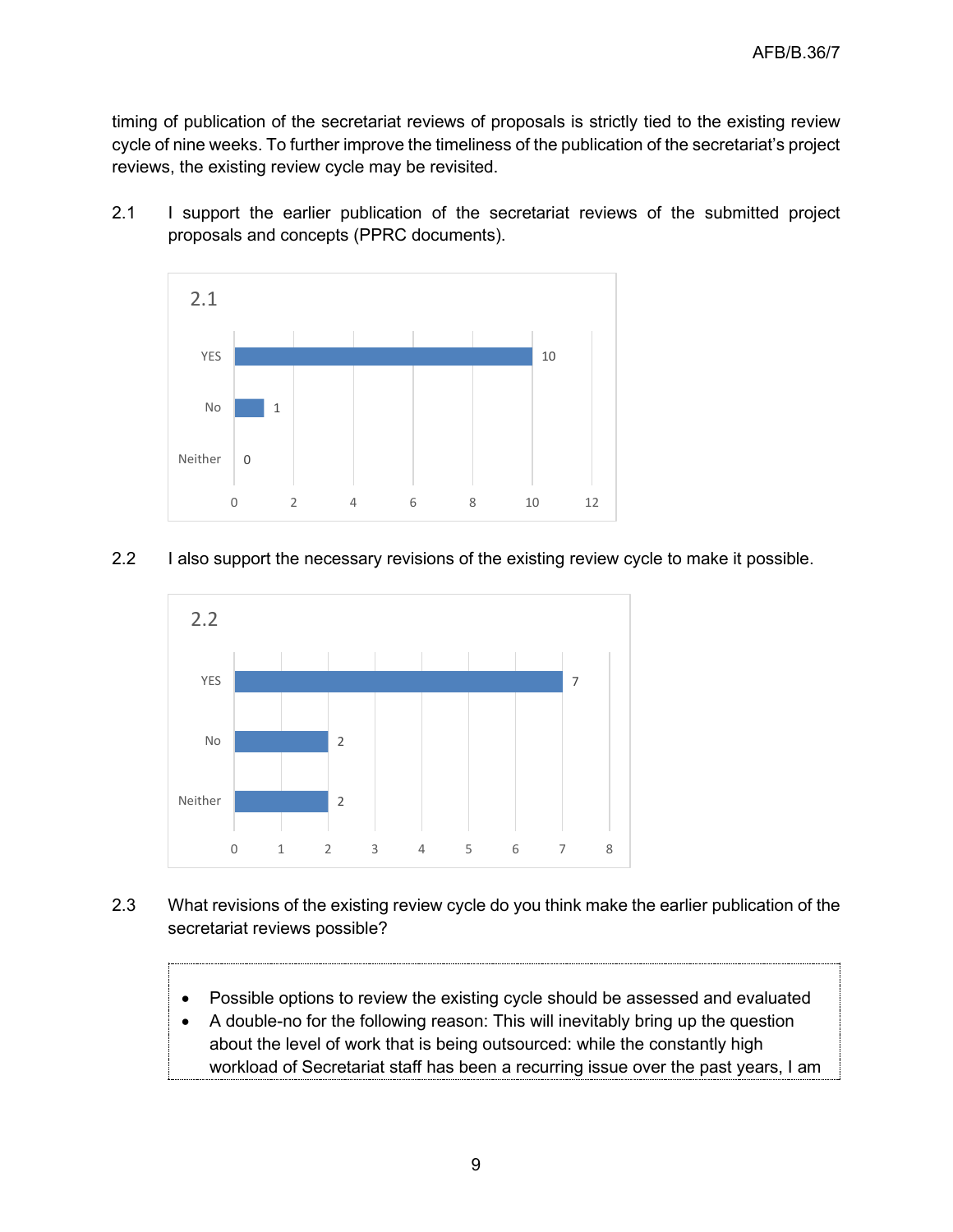still convinced that doing the large share of review work internally is one of the key success factors for internal learnings.

- 2.4 Any comments.
	- Although I voted "yes", my concern is that the revision of the existing review cycle should not diminish the timing for project applicants to review the proposal addressing the comments.
	- This question addresses the capacity of proponents to prepare correct document proposals and the capacity of the Secretariat to speed analysis of the documents with relevant methods and criteria

Preparation of other Board documents is not necessarily tied with the project review cycle. However, many other Board documents are produced by the same secretariat staff who review project proposals while the preparation of non-project proposal documents has been largely affected by the increasing number of submitted proposals as well. The secretariat has increasingly been short-handed due to the increasing number of emerging issues associated with the recent development of the climate finance architecture as well as the increasing number of operational areas and the corresponding Board documents. To further improve the situation, it would be necessary to increase the human resources and capacity of the secretariat, which would require additional financial resources.

2.5 I think it is necessary for the secretariat to hold more human resources in order to increase its operational capacity including the earlier preparation of the Board meeting documents even though the Board requires to approve the higher level of the administrative budgets.

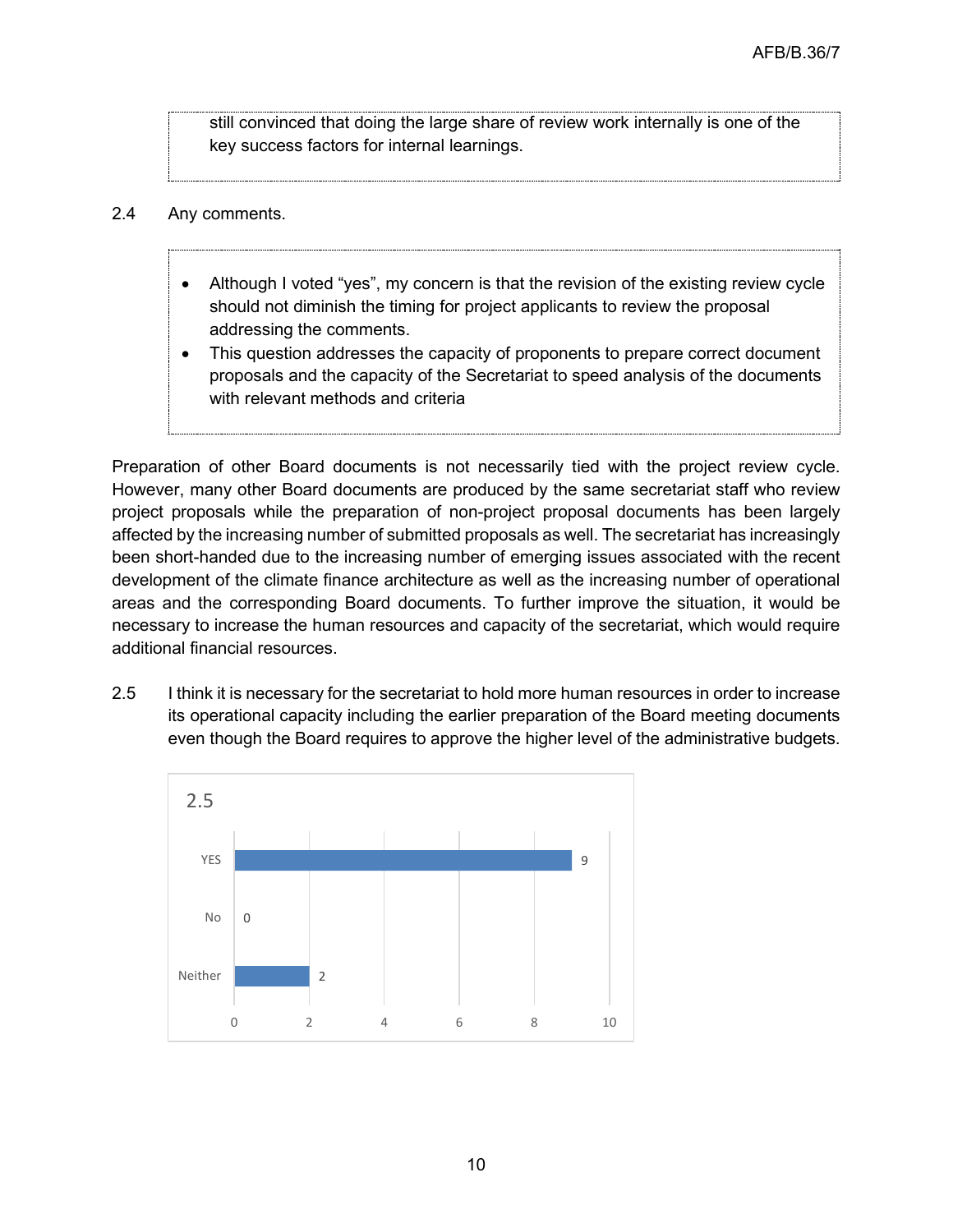2.6 I think it is necessary for the Board to be more selective or discretionary in its requests to the secretariat, to limit the number of new policy documents to be developed.



## 2.7 Any comments.

- I acknowledge that the secretariat is heavily understaffed. Its job is, amongst others, to facilitate Board decision making. From the question above, its not entirely clear to me what the additional ressources would entail: Would those support the review cycle or CSO engagement?
- The revision of the cycle should consider also options, which do not require an increase of human resources. There should be a fair balance between resources available, human resources in the secretariat and effective/efficient work schedule in terms of policy documents to be prepared.
- I think it's up to the Board to decide what's new document will be relevant for its work.
- More HR for projects proposals But the Board should be more selective with other policies update/enso.
- I support strengthening the capacities of the Secretariat in terms of human resources. However, increasing the efficiency of the Fund is a complex issue and does not depend on the Secretariat only. I voted "neither" for 2.6 just to highlight that the issue of efficiency requires a complex of measures. E.g., one of the possible measures might be having a third Board meeting, though this is not my favorite option. Anyway, this issue requires broader deliberations.
- See also comment made above under 2.3, which also provides some arguments for increasing in-house human resources
- I think all decisions to reinforce the capacity of the AF Secretariat including externalizing some reviews of projects but keeping especially the (intellectual) control of this outsourcing – is useful and necessary regarding the important increase of numbers of projects/programs' proposals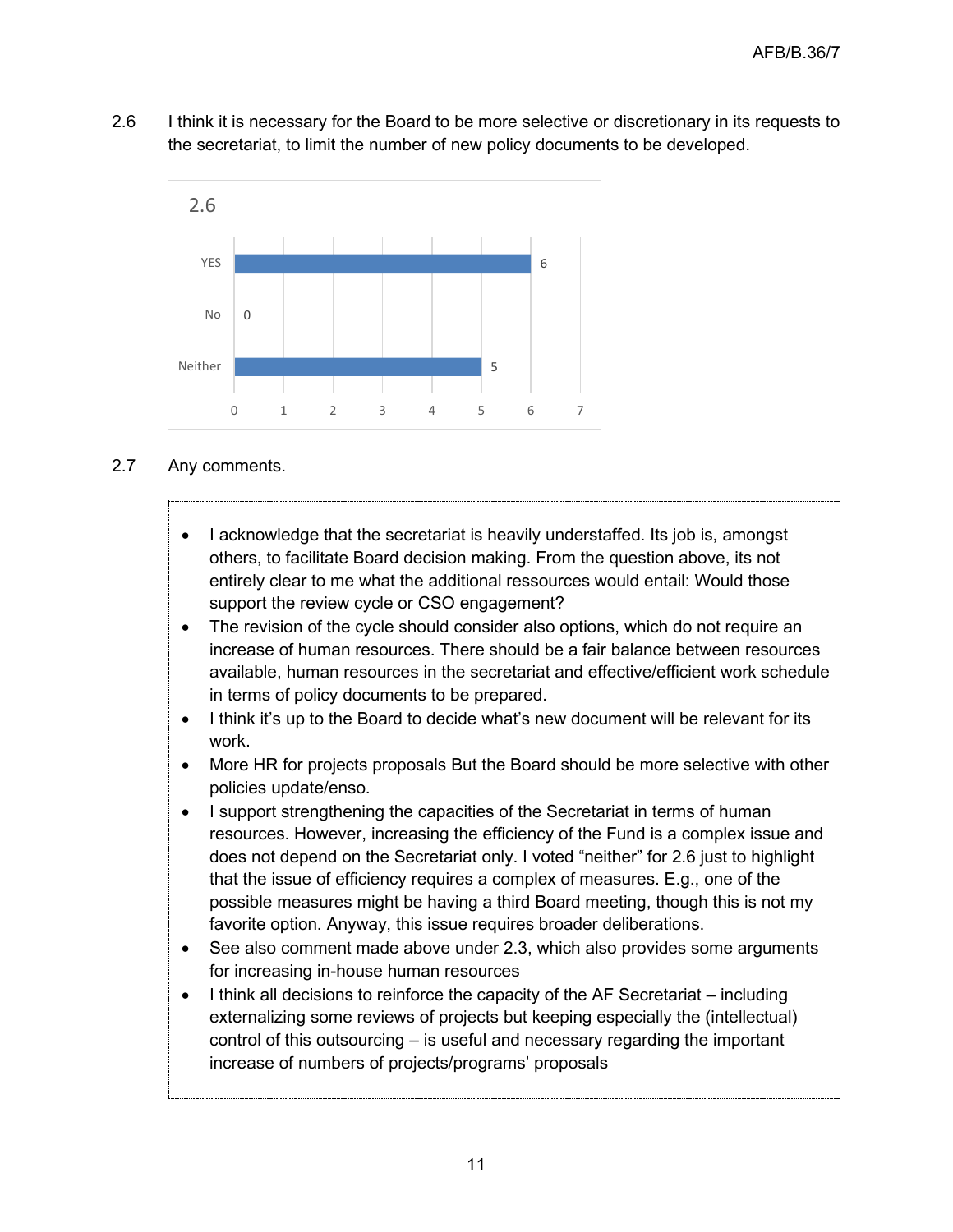# **3. Recording and archiving of the Board meetings on the Fund's website**

# *The Adaptation Fund NGO Network has recommended that the Board make the recording and archiving of the Board meeting video available to the public on the website.*

Live webcasting of the Board meetings is available during the meetings, but its recordings are not available on the website. The secretariat does record the Board meetings solely for internal purposes such as recollecting statements in the process of finalizing the meeting reports. The publication and archiving of the recorded Board meetings are both technically possible but entails financial implications. However, the Board may also want to consider that publishing recordings of the Board meetings might also have implications on the free and candid exchange of ideas during the meetings: for instance, the Board members might consider themselves being 'strictly on the record,' which may affect their ability to speak freely in the meetings, compared to the current proceedings. In terms of the technical arrangements, to post video recordings, the secretariat would need to make the enhancement of the website infrastructure that could accommodate a large audio-visual data, or to post them on commercial file sharing platforms such as YouTube. The technical editing of the recorded videos at a required standard of quality would likely have high cost implications. The Board may want to consider the benefits of implementing this option against the associated costs (e.g. how many users of the recorded Board meetings do we expect?) and implications on the proceedings of the meeting.

3.1 I support the recording and archiving of the Board meeting videos indefinitely available to the public on the website.



- 3.2 Any comments.
	- European data protection law grants the right to be forgotten. Depending on where meetings take place and which servers are used, the storage of board meetings might not be viable. The GCF posts board meetings on their web side which personally I prefer over youtube. Does this come with more costs?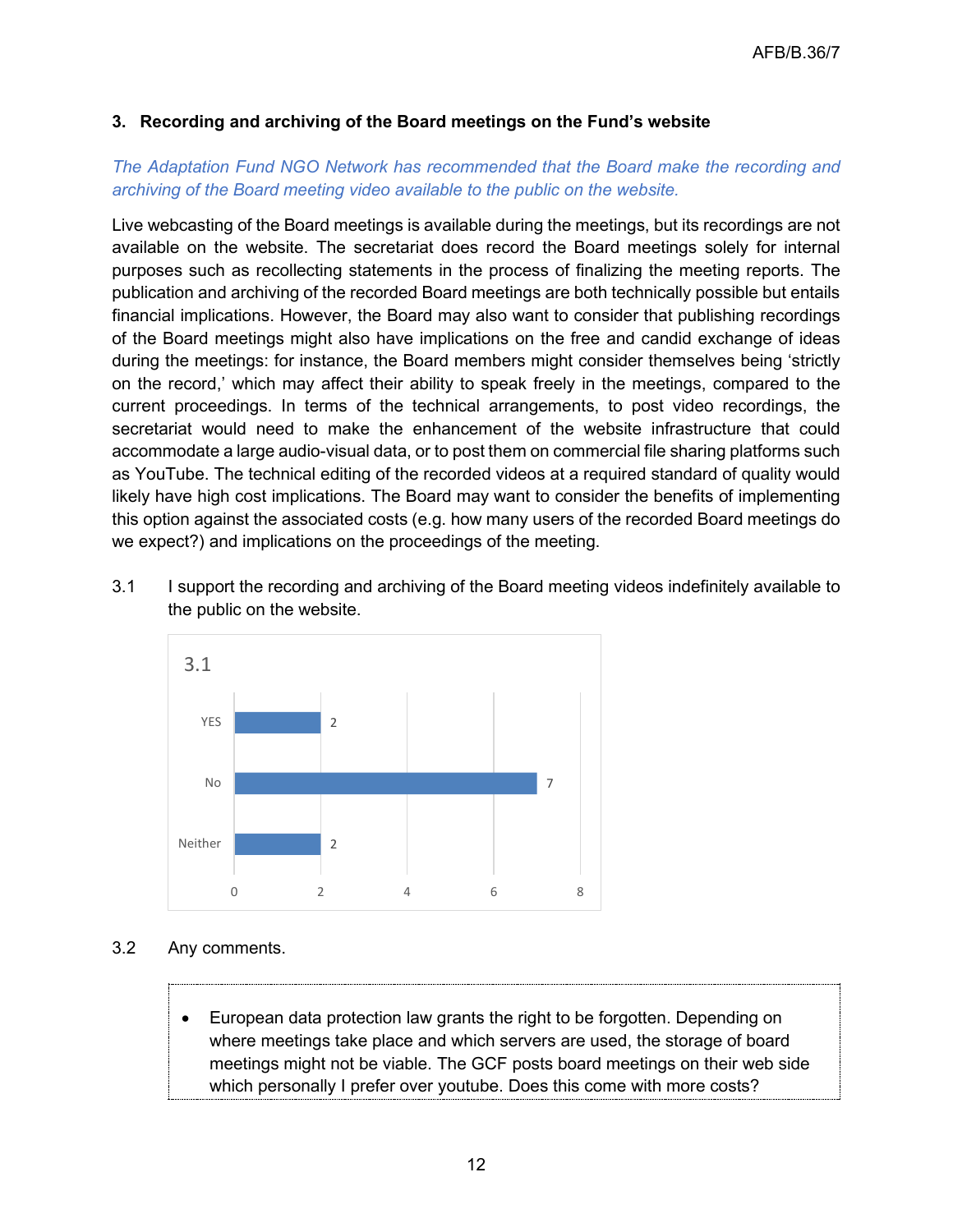- The associated costs seems to exceed the benefits of such operation.
- I'm not sure if some kind of measure can increase the audience of AF website. I think it's important to let Board members not have this concern of large public to know its positions expressed during the Board session.
- I don't know yet
- Not sure about the feasibility.
- Not sure that there would be many hits of recorded meetings afterwards. It is unfortunate having to adapt to a time schedule that might be hours from the current time zone – but where there is a will, there will always be a way…
- Try this archiving during 1 or 2 years, then review the effective recordings because such decision depends on the costs and the effective consultations statistics

# **4. Disclosure of reasons for closed sessions**

*The Adaptation Fund NGO Network has recommended that the Board specify in its disclosure policy that reasons for meetings being closed and reasons for not disclosing information to the public.*

The Board closes sessions according to its open information policy<sup>[2](#page-12-0)</sup> adopted in July 2013. The Board's overall approach is to disclose information unless there is a compelling reason for confidentiality. The policy identifies five main criteria for exclusion from the open information policy. Within the existing policy, the Board can continue exercising the closure of sessions with valid reasons. However, the Board could improve the practice by providing reasons for closure in more explicit way to the observers before closing the session, for example, referring to the specific criteria listed in the open information policy.

4.1 I support that Board provide reasons for closure in more explicit way to the observers before closing the sessions.



<span id="page-12-0"></span><sup>2</sup> <https://www.adaptation-fund.org/wp-content/uploads/2015/01/Open%20Information%20Policy.pdf>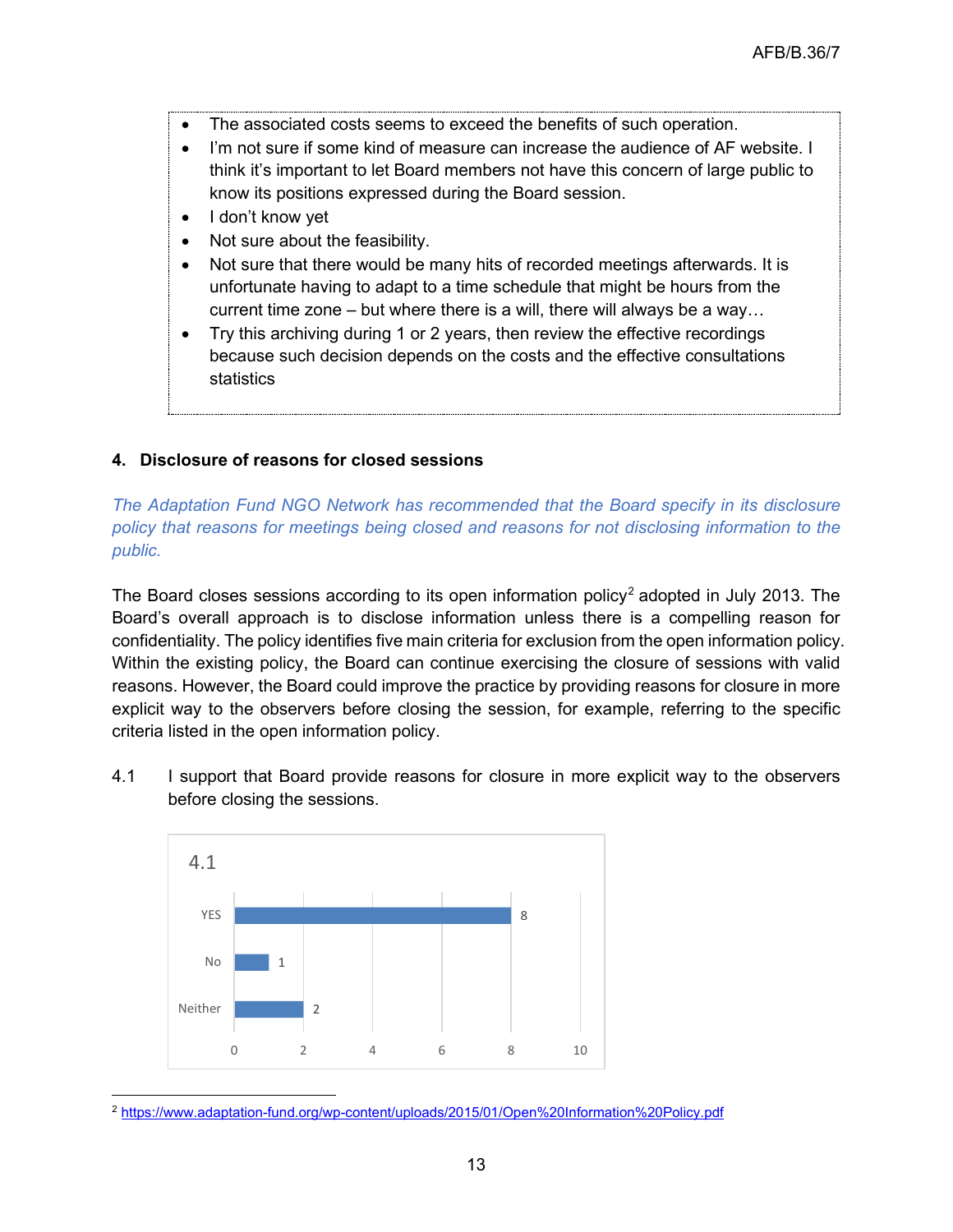## 4.2 Any comments.

- I doubt of the effectiveness of some kind of explanations.
- Provision of clear reason for closed session should be OK, but this should not limit or hinder making use of this possibility. I assume that there might be an increasing number of occasions closed sessions will be necessary in the forthcoming board meetings…
- Just to be more consensual towards observers and not to suggest that AFB wants to hide certain subjects without justification

# **5. Elected active civil society observers to intervene on agenda item of the meetings and to attend closed meetings**

*The Adaptation Fund NGO Network has recommended that the Board establish seats for active civil society observers who would actively participate in the Board discussions and intervene on any agenda item in an official setting.*

Given the confidentiality of the information and matters discussed during the closed sessions of the Board meetings and committees meetings, before accommodating such request by the civil society, the Board would need to consider its implications and possible measures to keep the confidentiality of the information and discussions intact: for instance, the election of representative(s) of civil society observers if allowed by the Board to attend the closed sessions or committee meetings and to intervene on agenda item during the Board meeting, and requirement for the representative(s) of civil society observers to sign a confidentiality agreement before attending the closed sessions and committee meetings. In accordance with the open information and the rules of procedure of the Board, the Board reserves the right to declare any of its meetings, or segments of thereof, closed, which are then open to members, alternates and the representatives of the secretariat and the trustee. $3$  The rules of procedure also indicates that the Board may invite any of the representatives in paragraphs 31-32, including observers to attend the closed meeting or session. For the representative invited by the Board would require to sign a confidential agreement to attend such session.

<span id="page-13-0"></span><sup>3</sup> Rules of Procedure, paragraph 20.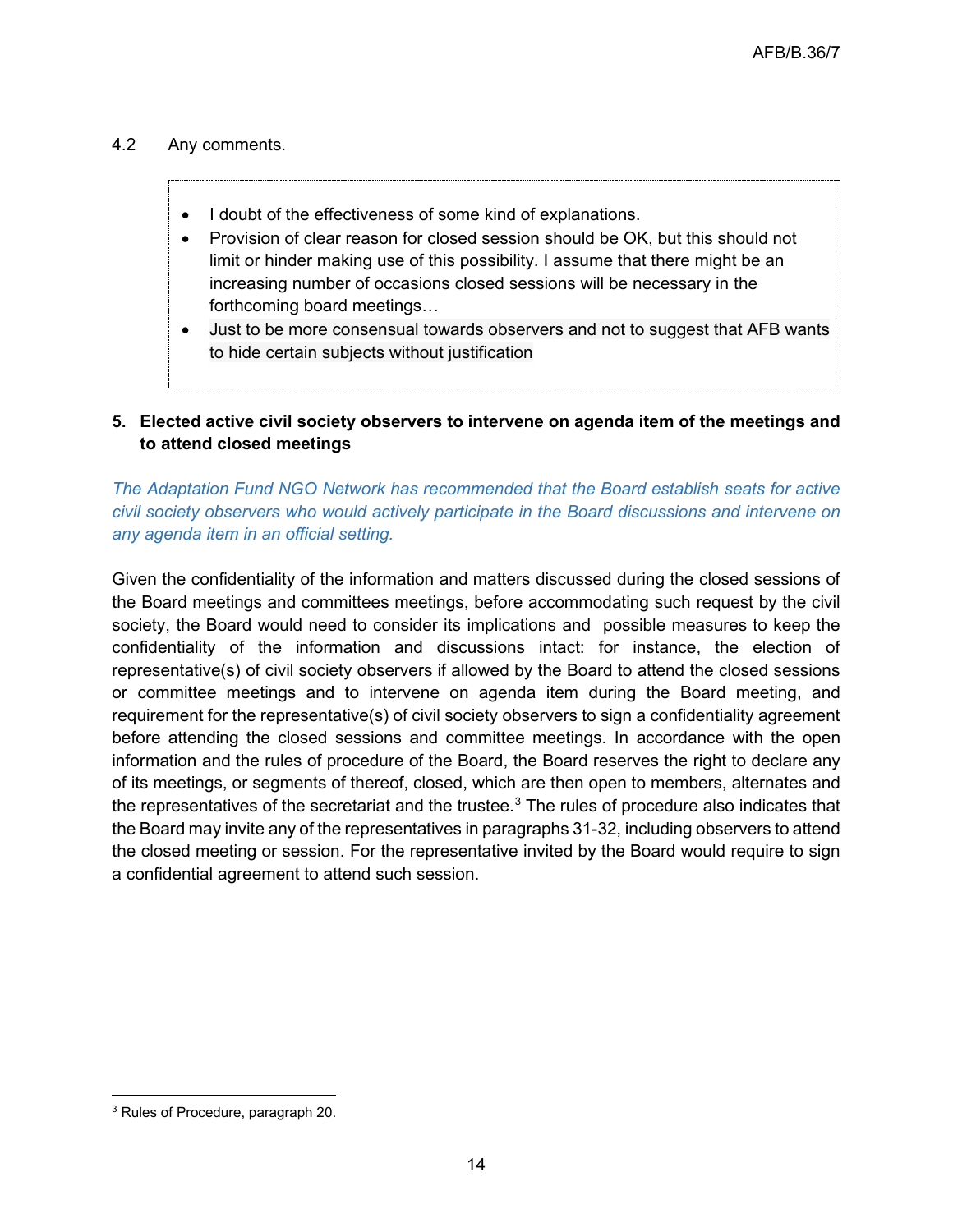

5.1 I support the creation of the representative of civil society observer seats.

5.2 If your answer for 5.1 is YES, I support that the Board may allow them to attend the closed sessions and committee meetings after considering confidentiality of the information to be discussed and any other relevant implication of allowing representative of civil society observer?



5.3 I support the allocation of travel budgets for the active civil society observers to participate in the Board meetings.

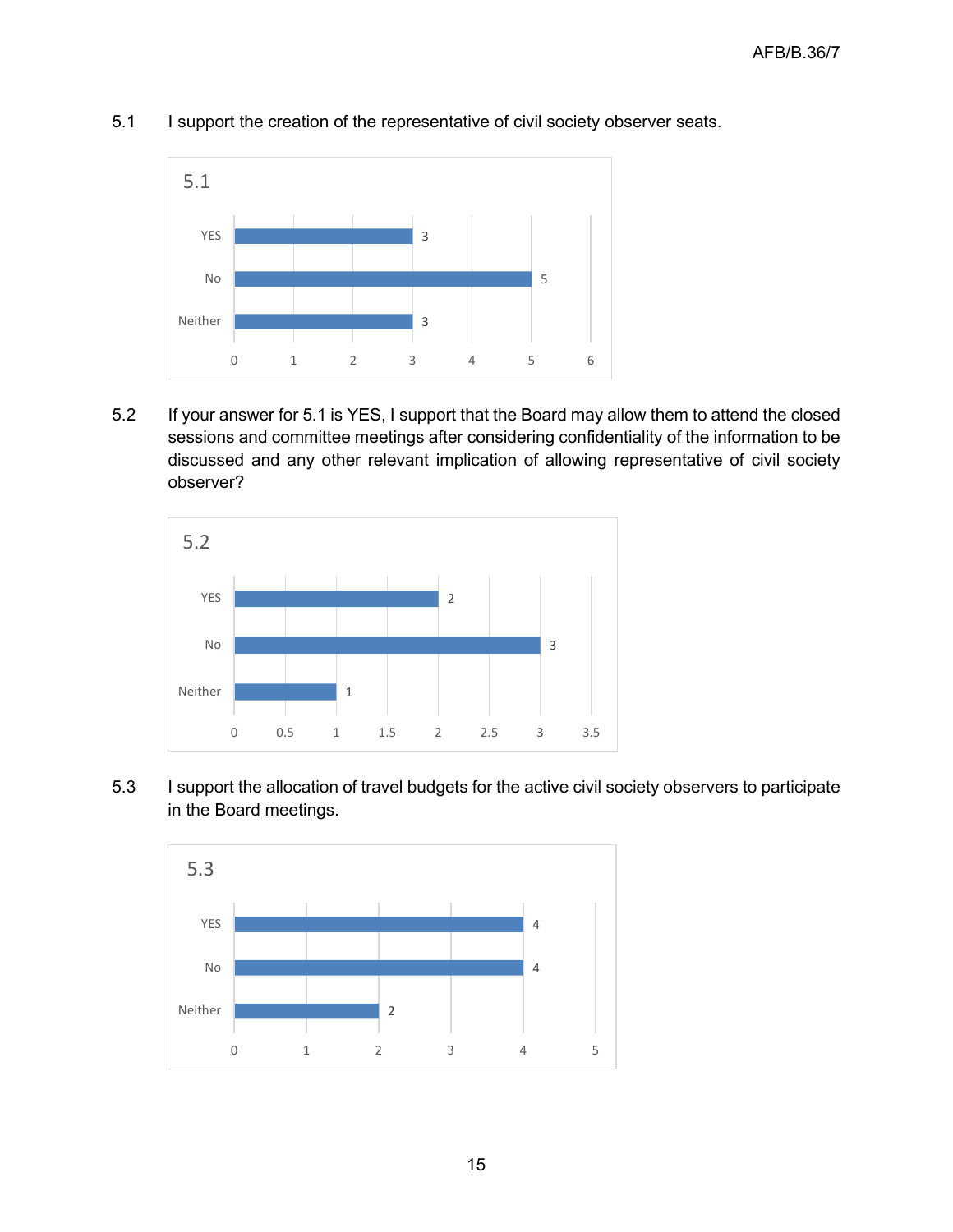## 5.4 Any comments.

- Representatives of civil society seats could sit at the table and be invited by the Chair to speak. Travel budgets should be reserved for civil society from developing countries only.
- I would like to know budgetary implication first. Moreover, as discussed in the last board meeting, CSO participation cannot be limited to the AF NGO network only. Grants should only be provided once there is a clearer strategy how to involve CSOs beyond the NGO network and how the selection procedure works.
- The currently modality seems to provide an adequate space to share views, however alternative modalities that replace the current one may be considered. It's important to preserve the confidentiality aspect of closed session.
- I think it's prudent to let the Board members to deliberate freely without having any considerations related to the presence of non-member presence.
- *Not sure what would be the impact and consequences of observers' regular participation in the closed sessions. I may change my vote into "yes" in the future but at the moment I have more questions rather than answers.*
- No until AF Board clarifies why others actors, which are not members of the Adaptation NGO network, should or not be also active observers: private sector?; municipalities sector?; Academics sector?; CSO out of the Adaptation NGO Network?; medias sector?…

*The Adaptation Fund NGO Network has recommended that the Fund establishes its own observer accreditation process as, in their view, the observer accreditation process of the UNFCCC is complex especially for CSOs from developing countries.*

Implementation of this option would require financial and human resources to develop its screening criteria and process, administer the observer applications throughout year and develop an online system to automate part of the process. Currently, the Board accepts observers only from the UNFCCC accredited parties and entities which have been screened by the UNFCCC's own criteria.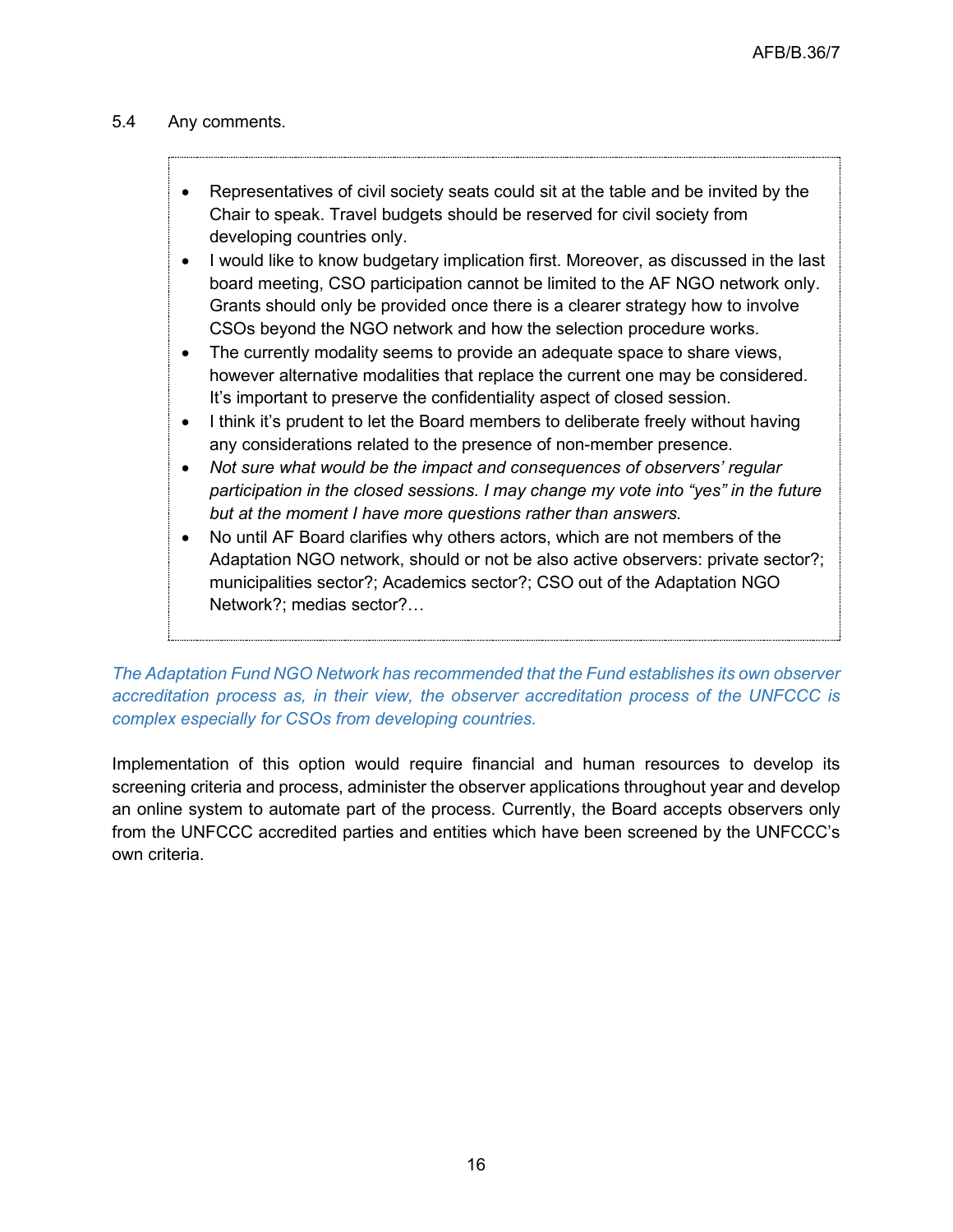

#### 5.5 I support the creation of the Fund's own observer accreditation process and status.

#### 5.6 Any comments.

- It is hard to understand whether this demand is critical to fulfill at this moment. It is not desirable to create a cumbersome administrative process for the Secretariat. AF should not be compared to much bigger funds in this respect.
- Even for Parties, it's necessary for them to follow the UNFCCC process to appoint their representatives who will come to the Board meetings.
- *This specific question must be clarified before any decision*

# **6. Summary of project proposals and country-specific project information**

# *The Adaptation Fund NGO Network has recommended that a brief summary of project proposals be published on the Fund's website in the respective countries' official languages.*

The current template for project proposals does not have a section for the IE to provide a summary of the project proposal. To implement this recommendation, the project proposal template would need to be revised first, which is implementable. However, the translation of the summary in the respective countries' official language would have significant financial and time-related implications for the Fund if it were to be done by the secretariat. The secretariat has access to translation services within the World Bank system to translate Board meeting reports and other information materials translated into the other five UN languages. However, the translation service of non-UN languages may not be readily available among vendors that the secretariat can hire within the World Bank's procurement parameters.

In terms of cost efficiency, the most functioning way might be that the implementing entities be required to provide summaries in the official language(s) of the people potentially affected by the proposed project. However, a concern is that the information provided in the countries' official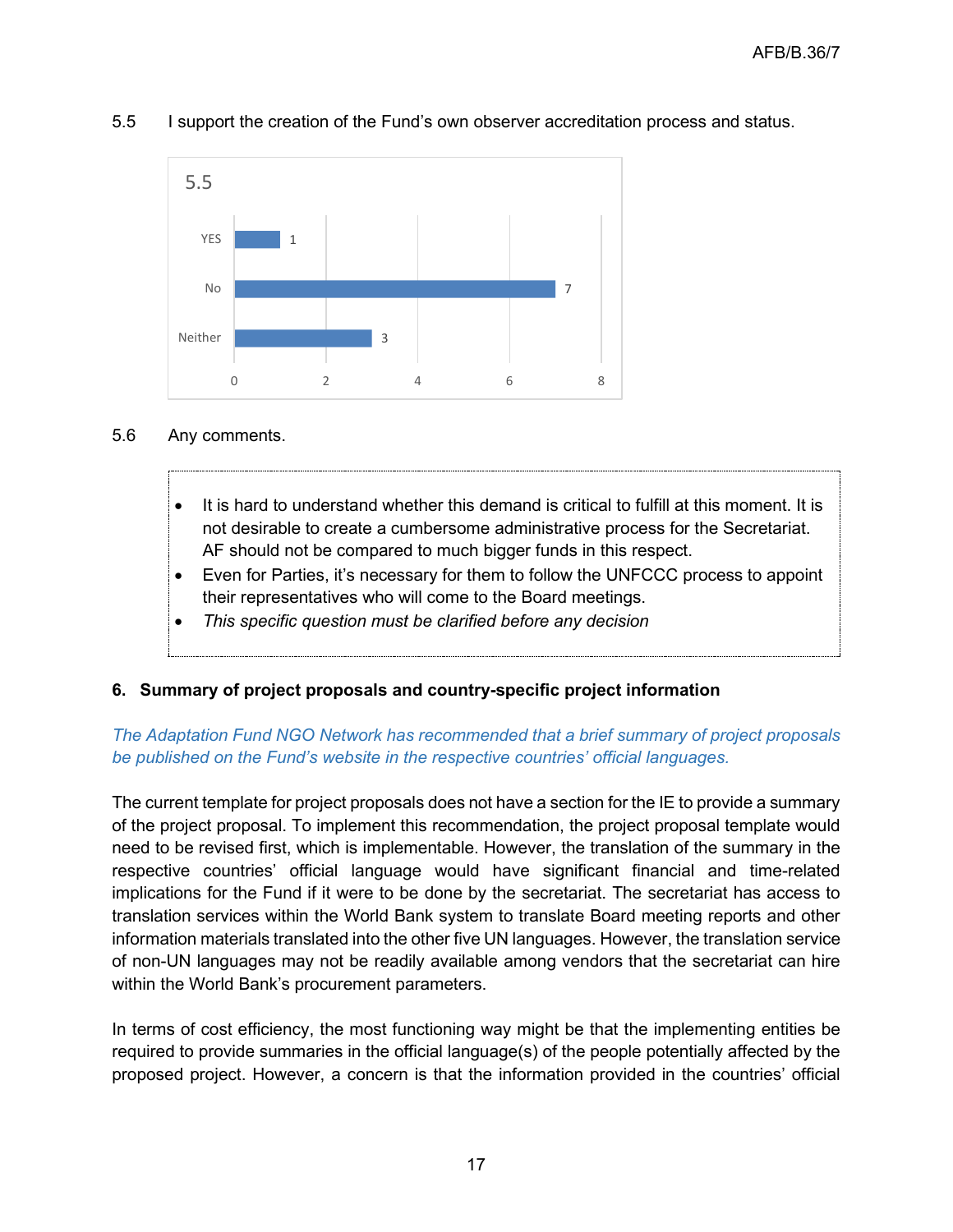language could not be verified by the secretariat as part of the technical review. In such a case, the Fund might face issues related to accountability and reputational risk.

6.1 I support that the Board requires that a brief summary of project proposal in the respective countries' official languages be included in each project proposal, to be published on the Fund's website.



- 6.2 Any comments.
	- Accountability and reputational risk speak against it.
	- Alternative translation options to be explored further.
	- English is a serious barrier for non-English speaking countries to be active in the analysis of Projects and programmes. So this improvement will relatively mitigate this linguistic barrier.
	- *OK but it depends of the costs! Have AF enough money for that purpose?*

# *The Adaptation Fund NGO Network has recommended that the Board provides country-specific information on the Fund's website.*

The information of the approved projects is currently published by project and there is no country-specific information on the Fund's website<sup>[4](#page-17-0)</sup>. Implementing the way of presentation to capture information by country would require changes in the website structure and creation of an additional layer to present the projects by country. Despite the merits of this recommendation, the benefits of making this website enhancement would be more substantial when the Fund's portfolio becomes much bigger. The Board has approved 100 concrete adaptation projects until today, among which only a few countries have more than one project under implementation. Nevertheless, the secretariat could improve the presentation and usability of the information on the Fund's website.

<span id="page-17-0"></span><sup>4</sup> <https://www.adaptation-fund.org/projects-programmes/>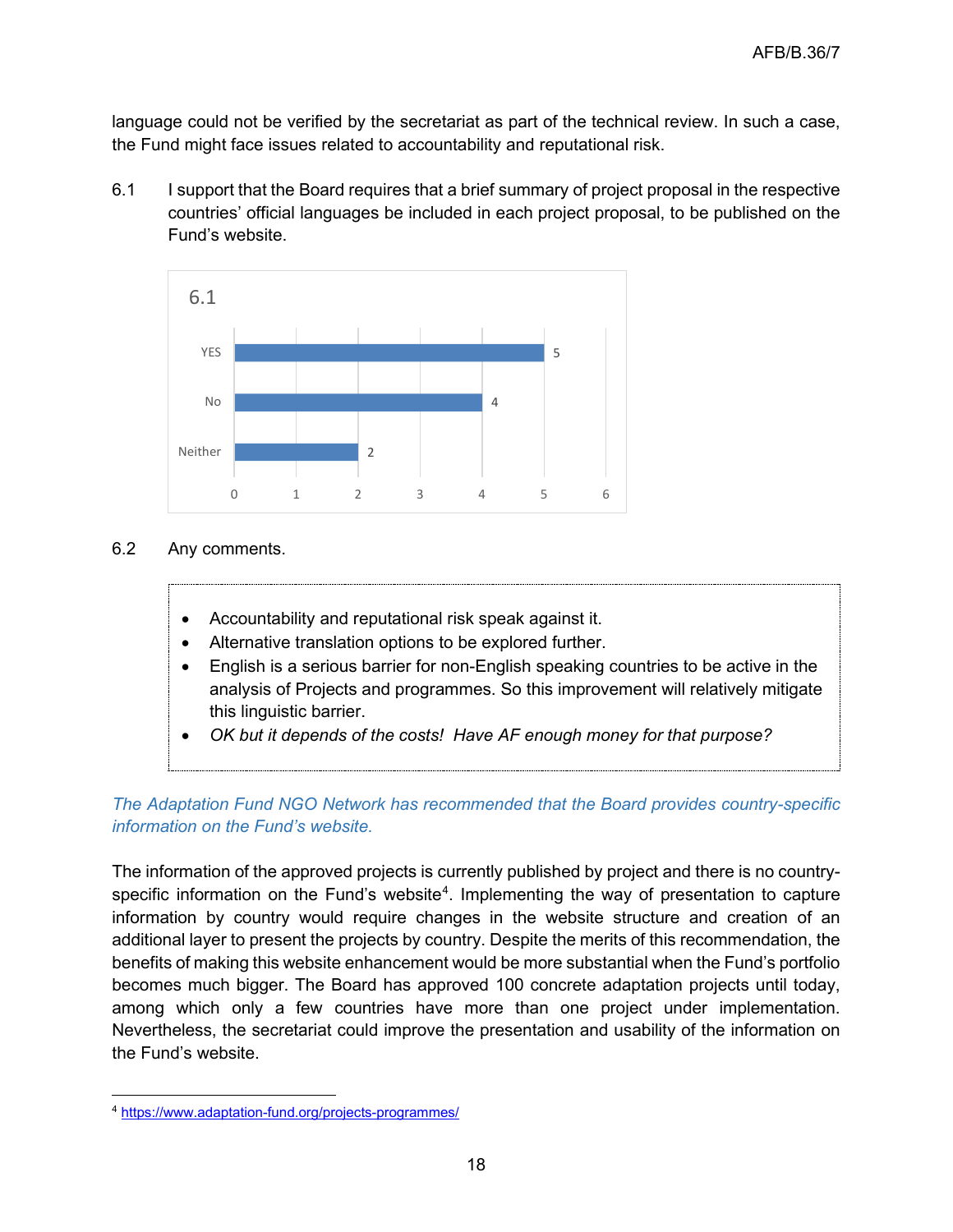



#### 6.4 Any comments.

- Regional projects should in this case be included in the country specific lists. The change would enhance transparency for the public and possibly also for Board members. It should also be considered that certain countries, as for example Tanzania, has several smaller projects within the country cap. The change could be done now but should also be made in future-proof way to lower costs.
- I think it's still useful to publish by projects. The two ways can be rationally combined.
- OK. What is the cost of this measure?

## **7. Solicitation of stakeholder input on (re-)accreditation and intersessional decisionmaking**

# *The Adaptation Fund NGO Network has recommended that the Fund solicit inputs from the entities' stakeholders related to the review of the accreditation applications themselves.*

The accreditation or re-accreditation processes involve strictly confidential information in their entirety, as indicated in the Fund's Open Information Policy. Given its implications on the international relations, the entities applying for accreditation shall be kept anonymous until an entity has been accredited by the Board as the disclosure of the name of entities could potentially harm the reputation of the entities, for instance if the application is not successful. As such, the name of the entity as well as all applications and corresponding supporting documentation provided by the entity 'in confidence' must be kept strictly confidential. The Accreditation Panel produces a report of every Panel meeting, including an assessment of the analysis of applications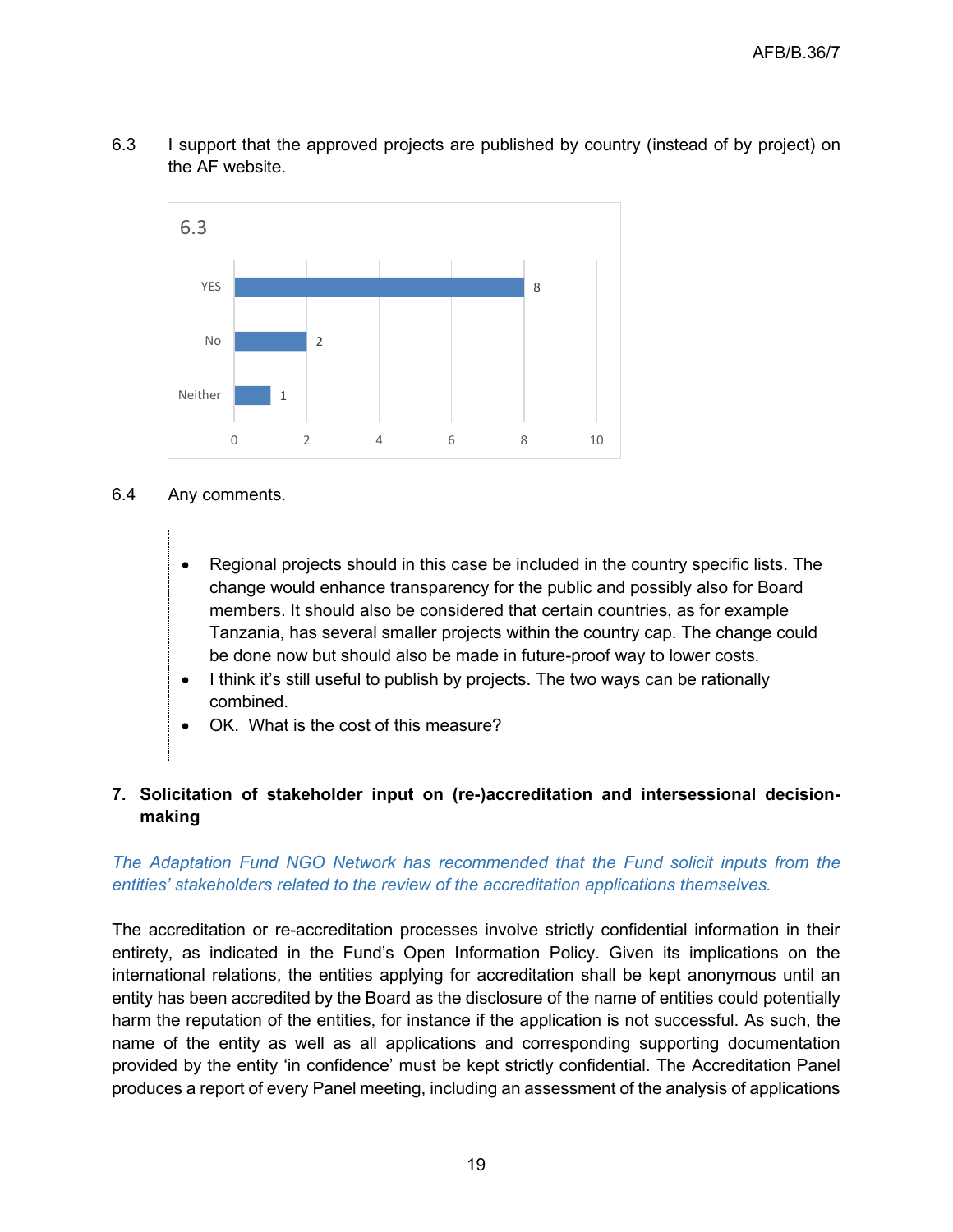by applicant entities. Since the assessments contain sensitive and/or confidential information on an institution's fiduciary standards, and institutions provide the Panel with confidential information such as internal audit reports, the information shall remain confidential.

7.1 I support that the Board solicit inputs from the entities' stakeholders related to the review of the accreditation applications themselves, after considering that the (re-)accreditation review contains strictly confidential information.



- 7.2 Any comments.
	- This will improve the quality of the participation of the stakeholders and build more trust.
	- I am not sure that I understand this item
	- I do not think this is useful. I would rather prefer the inputs from the entities' stakeholders on the project implementation process.
	- OK it is a transparency issue to support

# *The Adaptation Fund NGO Network has recommended that the Board solicit inputs from the civil society for intersessional agenda items.*

The secretariat posts both intersessional documents and decisions on the Fund's public website. The intersessional decisions typically deal with intersessional project review and requests of project extension from implementing entities. The Board has already enabled civil society engagement by calling for public comments on intersessional project proposals. If the Board would solicit inputs for other agenda items, it would have implications on the length of the decisionmaking process, to accommodate civil society inputs for relatively straight-forward agenda items that require to take the formal intersessional procedure for the Board approval.